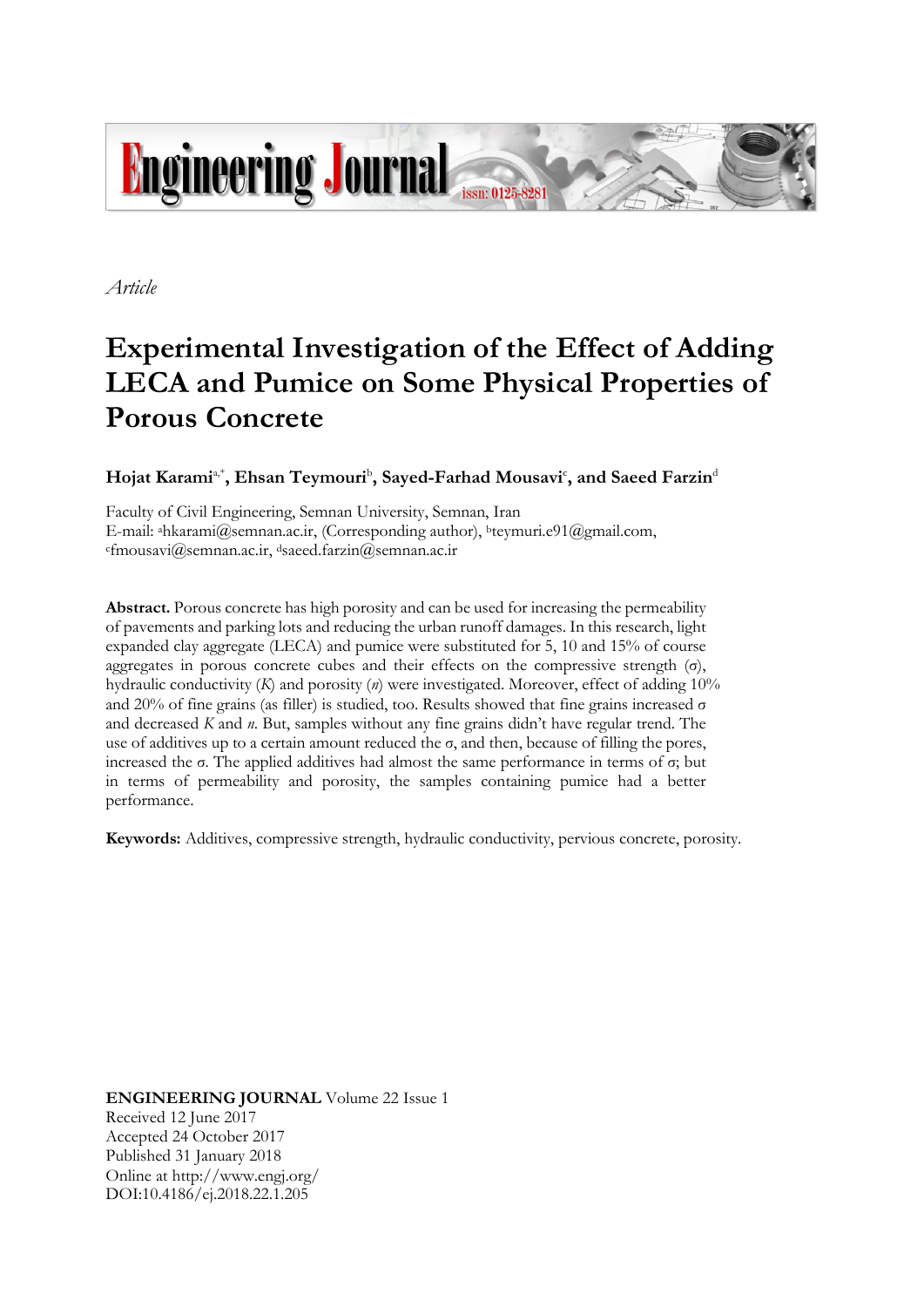## **1. Introduction**

Imperviousness of urban streets and pavements has led to many problems, such as water flooding in the event of rainfall, which in turn can cause difficulty for pedestrian traffic and even cars [1]. Considering the possibility of using urban surface runoff for recharge of groundwater aquifers and maintaining the ecological balance in the urban areas, nowadays, porous pavement technique in urban streets has particular importance in different countries because this method can be effective in improving the quality of the water which penetrates the subsoil layers, and removing part of the pollutants in the runoff water [2], [3].

Porous concrete is a mixture of Portland cement, coarse-grained particles, little or no fines, additives, and water. Because of the low amount of fine particles in the porous concrete, its structure consists of interconnected pores, which allow quick passage of water [4]. Porosity of this type of concrete is variable, ranging from 15 to 25 percent [5]. Porous concrete has many benefits in terms of environmental issues. This type of concrete is mostly used in areas with heavy rainfall, in the airports, parking lots, patios, roads with light traffic, as well as draining base layers of roads and hydraulic structures [6], [7].

The ability of porous concrete to decrease the quantity and increase the quality of storm runoff in urban environments has been used in different applications (e.g., pavements). Porous concrete can highly decrease volume of storm runoff through direct infiltration and can enhance the quality of runoff through decreasing the concentration of heavy metals (e.g., lead, zinc, chromium and copper), which are usually found in urban and roads' storm runoff [8].

Hariyadi and Tamai (2015) investigated the effect of substitution of aggregates by pumice in porous concrete. Results showed that using pumice in porous concrete increased porosity and decreased modulus of elasticity, and tensile strength was more than ACI standard [9].

Over the last decades, researchers have used different adsorbent materials to reduce the existing surfacewater pollution. These adsorbents include bark of eucalyptus tree [10], pumice [11], rice hulls [12], zeolite [13], and LECA [14]. Paliulis (2016) used modified and natural zeolite in order to adsorb formaldehyde in the wastewater. Formaldehyde adsorption was monitored for different times, and the positive effect of modified zeolite (in the range of 5.4 to 24 percent, with an average of 9.2%) for removing formaldehyde was achieved [13].

Subramanian et al. (2008) used pumice, covered by titanium dioxide, in order to remove the existing bacteria in river water. Results showed that elimination of pathogens by this specific type of reactor is a suitable and useful method for purification of drinking water and wastewater [11].

Jiang et al. (2015) investigated the effect of porous asphalt pavement on quality parameters of the runoff. Results showed that porous asphalt pavement has significant effect on reducing heavy metals and organic materials of the runoff [15].

Huang et al. (2016) examined and compared storm runoff reduction, surface infiltration capacity, and removal of several pollutants by permeable interlocking pavers, porous asphalt, and porous concrete under cold climate conditions. Results showed that these are all effective in mitigating storm runoff [16]. Gang et al. (2016) developed and evaluated an in situ treatment technique to remove heavy metals from highway runoff. In this experiment, they used bentonite, zeolite, silica, and fly ash as adsorbent. Results showed that bentonite, zeolite and fly ash have moderate to high adsorption capacity for copper and zinc removal from highway runoff [17].

Since using porous concrete is considered as a new step in alleviating the problems of urban runoff, in this research, LECA and pumice were added to concrete, to improve the physical properties of the porous concrete. These improved properties could help to alleviate pollution problems of urban runoff.

## **2. Materials and Methods**

#### **2.1. Material**

Materials used for preparing porous concrete samples in this research consist of Type 5 Portland cement, coarse-grained particles (aggregates), fine-grained particles, water, LECA (L), pumice (Pu). The LECA and pumice materials (used as additives in this laboratory experiment) were obtained from some local sources in Semnan province, Iran. The additive treatments consisted of replacing of 5, 10, and 15 percent (w/w) of aggregates by the additives. In the porous concrete mixture, the effect of adding 10 and 20 percent  $(w/w)$ fine-grained particles (sand being passed through sieve number 8) was also investigated. The aggregates' size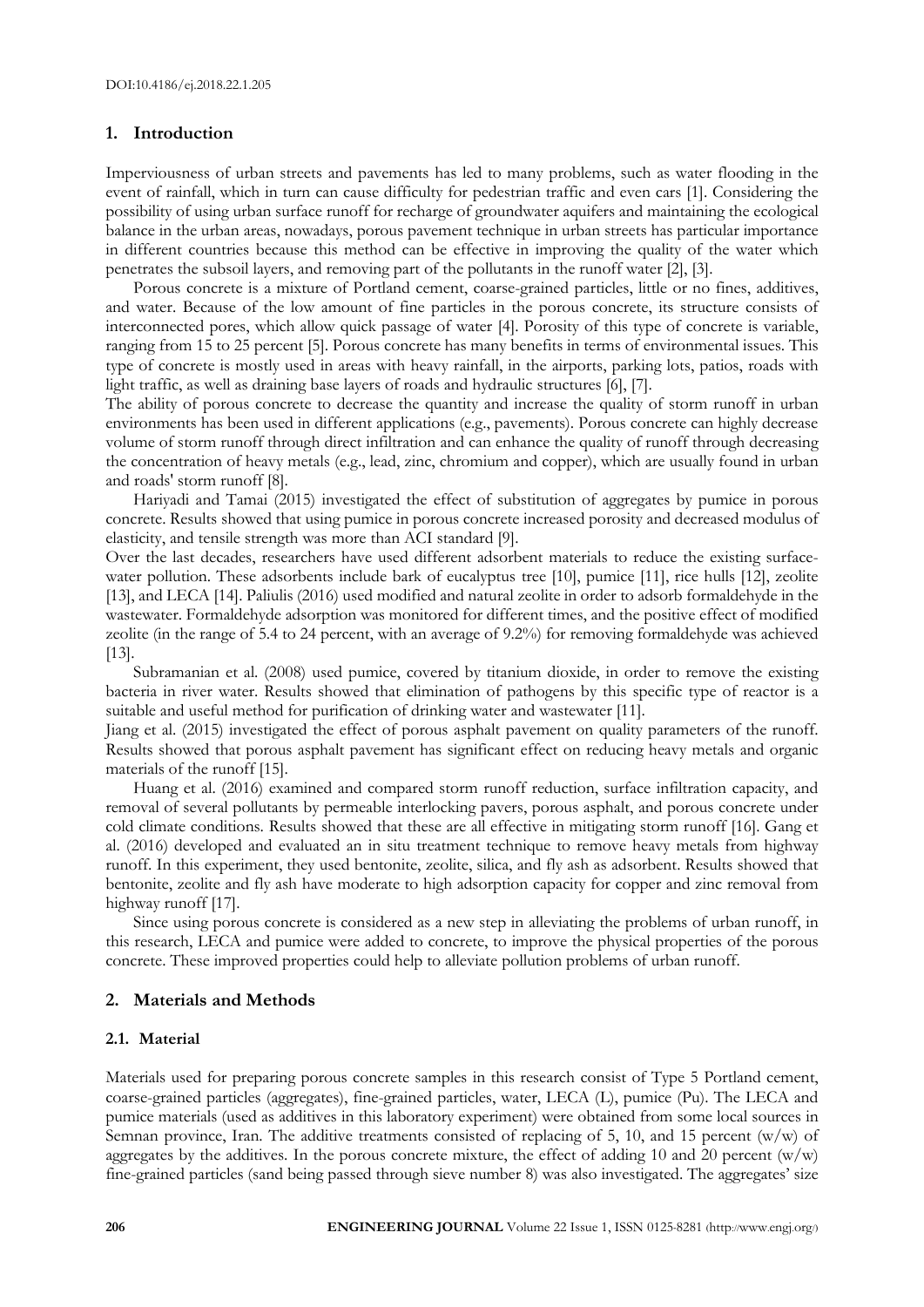was 4-9.5 mm, and the additives were 0.6-1.2 mm. Effects of every additive on compressive strength, hydraulic conductivity, and porosity of the porous concrete cubes were investigated.

Grading curves of the aggregates and additives are shown in "Fig. 1" and "Fig. 2," respectively.



Fig. 1. Granulometric curve of the aggregates used in the mixing designs.



Fig. 2. Granulometric curve of the additives used in the mixing designs.

## **2.2. Concrete Mixture**

To make ordinary porous-concrete samples, a preliminary mixture design, according to Standard ACI 211/3R, was considered [18]. The amount of aggregates and cement was 1400 and 330 kg/m<sup>3</sup>, respectively, and the ratio of water to cement for all the samples was constant and equal to 0.38. To investigate the effect of adding fine grains on physical characteristics (σ, *K*, *n*) of the samples, 10 and 20 percent of fine grains were added to coarse aggregates. After preparing the samples, because sulfate-resistant cement (Type 5) was used, the samples were cured for 42 days in water. Details of the experimental treatments are shown in Table 1. Each treatment consisted of three replications.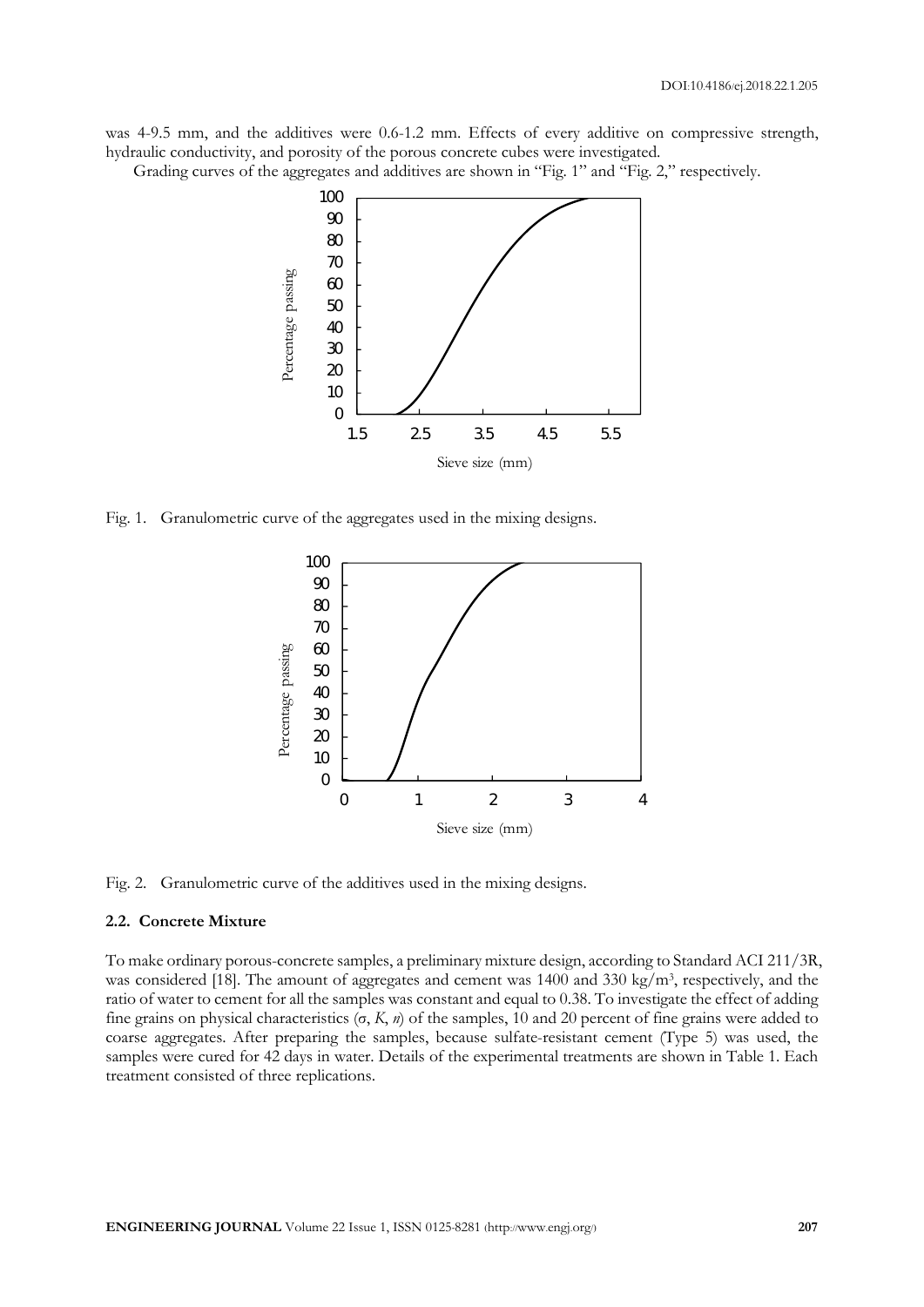#### DOI:10.4186/ej.2018.22.1.205

| Treatment | <b>Additive</b><br>$(^{0}_{0})$ | Water/Cement | Fine-grains<br>$(kg/m^3)$ |
|-----------|---------------------------------|--------------|---------------------------|
| $C-0-0$   | $\overline{0}$                  | 0.38         | $\overline{0}$            |
| $Pu5-0*$  | 5                               | 0.38         | $\theta$                  |
| $Pu10-0$  | 10                              | 0.38         | $\theta$                  |
| $Pu15-0$  | 15                              | 0.38         | $\theta$                  |
| $L5-0$    | 5                               | 0.38         | $\theta$                  |
| $L10-0$   | 10                              | 0.38         | $\theta$                  |
| $L15-0$   | 15                              | 0.38         | $\theta$                  |
| $C-0-10$  | $\theta$                        | 0.38         | 140                       |
| $Pu5-10$  | 5                               | 0.38         | 140                       |
| Pu10-10   | 10                              | 0.38         | 140                       |
| Pu15-10   | 15                              | 0.38         | 140                       |
| $L5-10$   | 5                               | 0.38         | 140                       |
| $L10-10$  | 10                              | 0.38         | 140                       |
| $L15-10$  | 15                              | 0.38         | 140                       |
| $C-0-20$  | $\theta$                        | 0.38         | 280                       |
| Pu5-20    | 5                               | 0.38         | 280                       |
| Pu10-20   | 10                              | 0.38         | 280                       |
| Pu15-20   | 15                              | 0.38         | 280                       |
| $L5-20$   | 5                               | 0.38         | 280                       |
| $L10-20$  | 10                              | 0.38         | 280                       |
| $L15-20$  | 15                              | 0.38         | 280                       |

Table 1. Components of cement, water, additives and fine grains in different treatments.

 $C=$  control, Pu= pumice, L= LECA

\*: Pu5-0= 5% pumice + 0% fine grains

## **2.3. Procedure**

Porosity of each sample was calculated according to ASTM C1754 standard [19]. Dry weight of each sample was measured after drying it for 24 hours in the 105 °C oven. Next, the sample was submerged in a 20 °C water container for 30 minutes. It was tried to empty the inner air of the container by tapping its walls, and then the submerged weight of the sample was measured by using an Archimedes scale. Porosity was calculated by Eq.  $(1)$ :

$$
A_{t} = [1 - (\frac{W_{2} - W_{1}}{\rho_{W} \times V})] \times 100
$$
\n(1)

where,  $A_t$  is porosity (%),  $W_2$  is oven-dried weight (gr),  $W_t$  is submerged weight (gr),  $V$  is total volume of the sample (cm<sup>3</sup>), and  $\rho_w$  is density of water (g/cm<sup>3</sup>).

In order to perform the permeability test, a falling-head apparatus made of plexiglass, was made (Fig. 3) in Structure Laboratory of Semnan University, in which the cubic porous-concrete samples could fit in it. The edges of the cubic samples, after being put in the apparatus, were sealed tightly. Similar device has been mentioned in ACI 522R Standard [5]; but it has not been described in detail. Permeability was calculated according to Eq. (2):

$$
K = \frac{al}{At} Ln(\frac{h_1}{h_2})
$$
\n<sup>(2)</sup>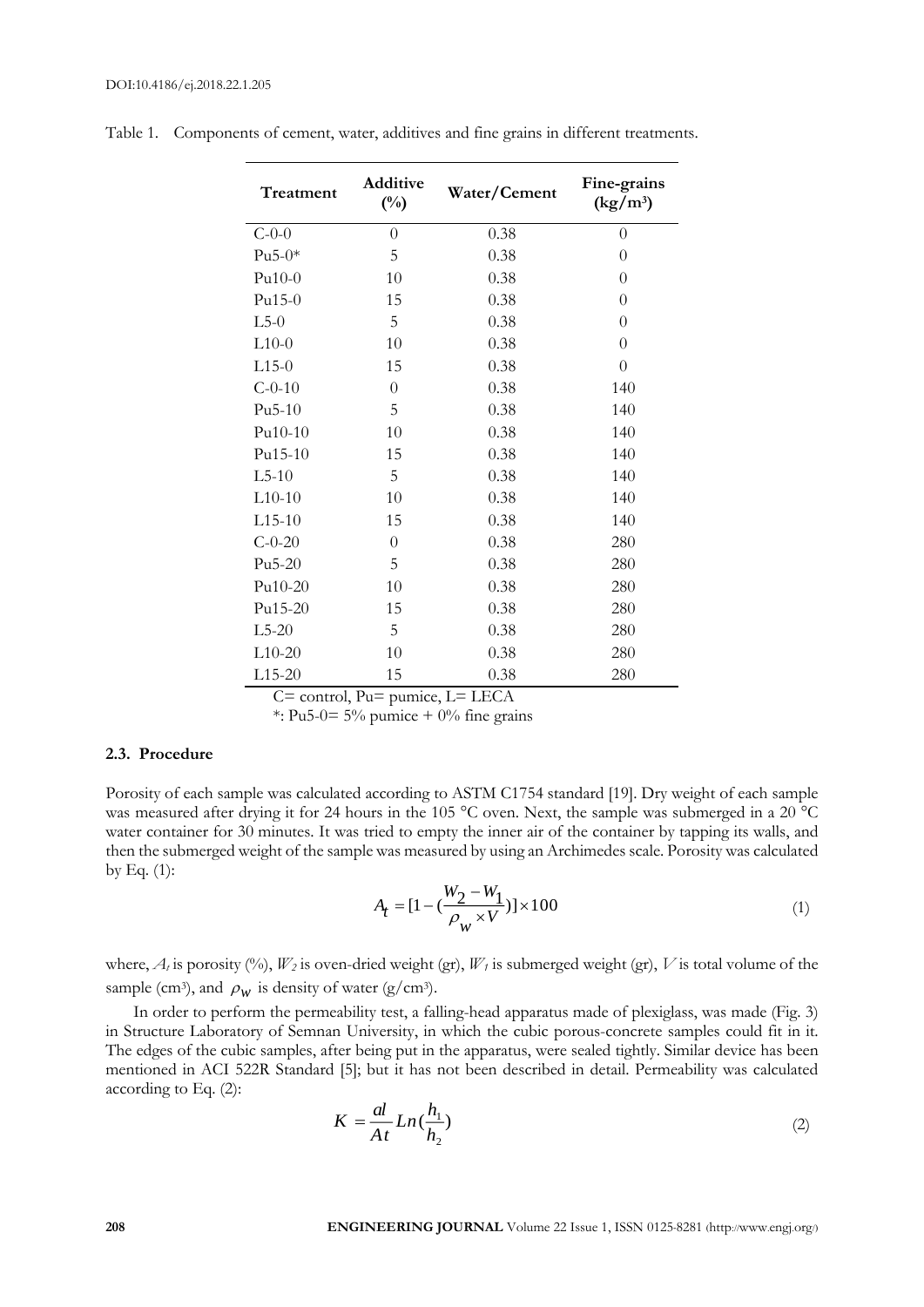where, *K* is coefficient of permeability (mm/sec), *a* is area of the graduated section above the sample (mm<sup>2</sup>), *L* is sample length (mm), *A* is cross-sectional area of the concrete sample (mm<sup>2</sup> ), *h<sup>1</sup>* is initial height of water column (mm),  $h_2$  is final height of water column (mm) and *t* is time (sec) required to get head drop from  $h_1$ to *h2*.



Fig. 3. Hydraulic conductivity apparatus (left: front view; middle: top view) and a sealed sample (right).

In order to calculate the compressive strength after 42 days of curing the samples, a mechanical unit in the Structure Laboratory of Semnan University, with a capacity of 3000 KN, was used. The porous concrete samples for this test had dimensions of  $15\times15\times15$  cm, which was in accordance with standard BS 1881 [20].

The experimental design was completely randomized blocks. Statistical analysis of the results was performed by SAS9.4 software. Means were compared by LSD test at 5% probability level.

## **3. Results and Discussion**

In Tables 2 to 4, results of statistical analysis for compressive strength, coefficient of permeability, and porosity are presented.

| Source       | DF | Sum of<br>squares | Mean<br>square | F value   | Pr > F                   | Coefficient<br>оf<br>variation | R <sub>2</sub> |
|--------------|----|-------------------|----------------|-----------|--------------------------|--------------------------------|----------------|
| Treatment    | 20 | 1801.394          | 90.0697        | $35.44**$ | < 0.0001                 |                                |                |
| <b>Block</b> |    | 28.442            | 14.221         | $5.60**$  | 0.0072                   | 6.529                          | 0.947          |
| Error        | 40 | 101.648           | 2.541          |           |                          |                                |                |
| Total        | 62 | 1931.485          |                |           | $\overline{\phantom{0}}$ |                                |                |

Table 2. Results of analysis of variance of compressive strength in different treatments of porous concrete.

\*\* Significant at 1% level.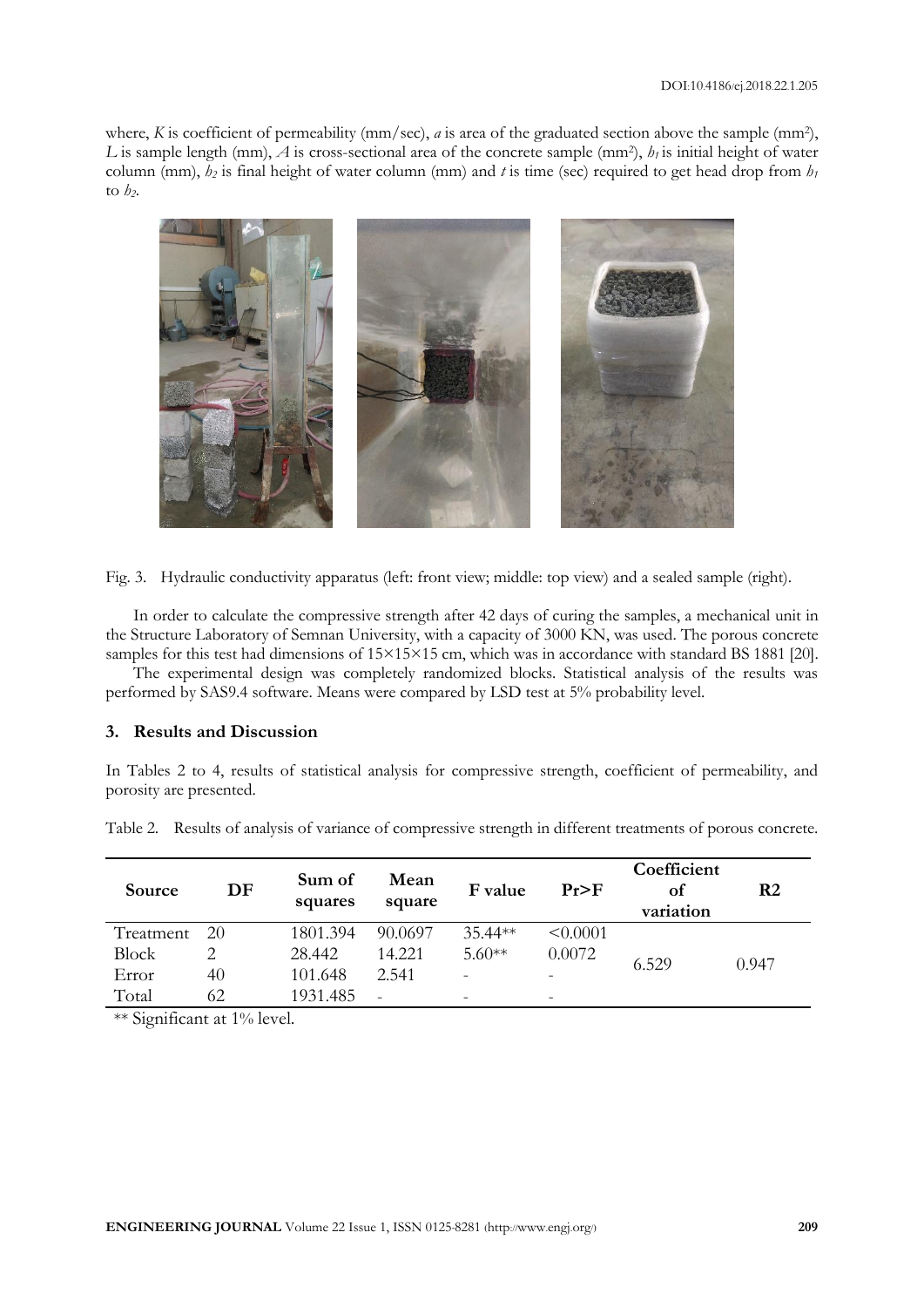| Source    | DF | Sum of<br>squares | Mean<br>square | F value                  | Pr > F   | Coefficient<br>оf<br>variation | R <sub>2</sub> |
|-----------|----|-------------------|----------------|--------------------------|----------|--------------------------------|----------------|
| Treatment | 20 | 2.389             | 0.119          | $295.32**$               | < 0.0001 |                                |                |
| Block     |    | 0.000885          | 0.000442       | $1.09**$                 | 0.3444   |                                | 0.993          |
| Error     | 40 | 0.0161            | 0.000404       | $\overline{\phantom{0}}$ |          | 1.607                          |                |
| Total     | 62 | 2.406             | -              |                          | -        |                                |                |

Table 3. Results of analysis of variance of permeability coefficient in different treatments of porous concrete.

\*\* Significant at 1% level.

Table 4. Results of analysis of variance of porosity in different treatments of porous concrete.

| Source                                                        | DF | Sum of<br>squares | Mean<br>square | F value   | Pr > F   | Coefficient<br>οf<br>variation | R <sub>2</sub> |
|---------------------------------------------------------------|----|-------------------|----------------|-----------|----------|--------------------------------|----------------|
| Treatment                                                     | 20 | 2412.125          | 120.606        | $85.14**$ | < 0.0001 |                                |                |
| <b>Block</b>                                                  |    | 2.91              | 1.455          | $1.03**$  | 0.3673   | 9.022                          | 0.977          |
| Error                                                         | 40 | 56.664            | 1.416          |           |          |                                |                |
| Total<br>$\cdot$<br>$\sim$ $\sim$ $\sim$ $\sim$ $\sim$ $\sim$ | 62 | 2471.7            |                |           |          |                                |                |

\*\* Significant at 1% level.

As Tables 2-4 show, the coefficient of determination (R<sup>2</sup>) for these experiments is more than 0.94, and effect of treatments on three parameters of permeability, compressive strength and porosity is statistically significant (P≤0.01). Table 5 shows the mean values of the tested parameters.

According to Table 5, generally, porous concrete samples having similar percent of additives are significantly different. This suggests that percentage of the additive is more important than the type of additive.

The range of compressive strength for this experiment was 16.7-31.46 MPa. Maximum compressive strength (31.46 MPa) belongs to L15-20 treatment and minimum compressive strength (16.7 MPa) belongs to L15-0 treatment. The range of porosity for this experiment was 4.37-23.1 percent. Maximum porosity (23.1%) belongs to L5-0 treatment and minimum porosity (4.37%) belongs to L15-20 treatment. It is seen that maximum compressive strength corresponds to minimum porosity.

Table 6 shows average values of compressive strength, permeability and porosity of samples and also represents the differences between samples with additives and control. Adding fine grains to porous blocks decreased porosity and coefficient of permeability, and increased the compressive strength. These results are in accordance with what Jiang et al. (2015) found in their research [15]. In samples with no fine grains, and pumice additive, the compressive strength is increased by addition of the additive. For LECA additive, a uniform trend was not seen; in sample L10-0, the compressive strength is larger than L5-0 and L15-0 samples. In Table 5, for LECA samples, porosity of L10-0 (17.50%) is less than L5-0 (23.10%) and L15-0 (19.92%). Therefore, compression of L10-0 sample is more than the other two samples. Thus, its compressive strength is higher than L5-0 and L15-0 samples.

It was observed in no-fine-grains treatments that samples containing pumice have more compressive strength than samples containing LECA. This might be due to higher density of pumice  $(0.89 \text{ g/cm}^3)$  with respect to LECA (0.435 g/cm<sup>3</sup>). For samples containing 5% pumice and LECA, except Pu5-0, the compressive strength has decreased with respect to control. In samples containing 10% and 20% fine grains, it was observed that with addition of additives, the compressive strength was increased. This is probably due to role of filling the pores by these materials. Therefore, additives do reduce compressive strength up to a certain level, and then they increase this property of the porous blocks. Increasing the fine grain percentage in the porous blocks increased the compressive strength.

According to Table 6, in the treatments with higher amounts of fine grains, the porosity and coefficient of permeability was significantly reduced. This reduction was more prominent for porosity because there are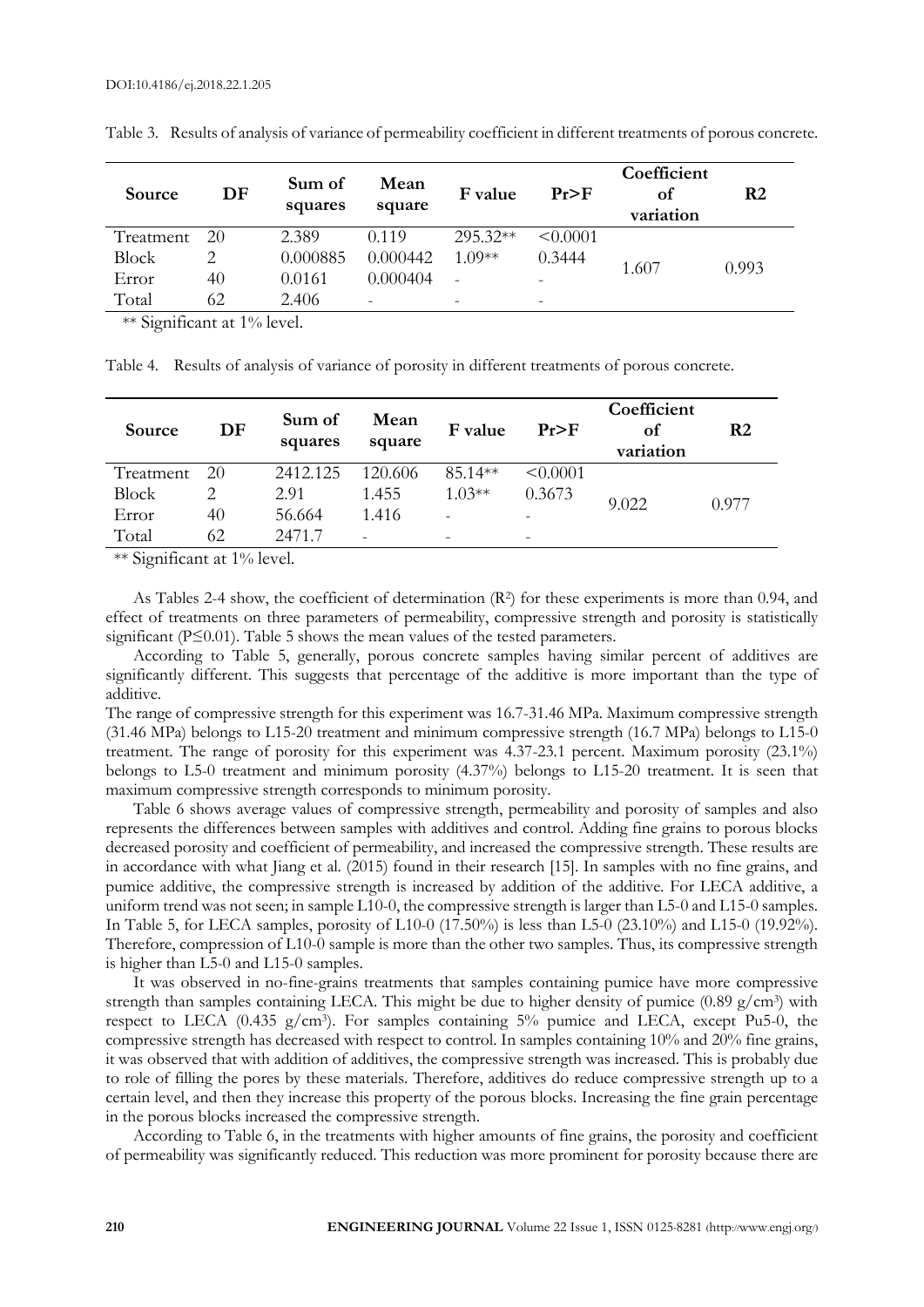many pores in porous concrete which are independent and have no connection with each other. So, they increase the porosity, but have no effect on coefficient of permeability.

|             |                     | Hydraulic             |                      |
|-------------|---------------------|-----------------------|----------------------|
| Sample code | Compressive         | conductivity          | Porosity $(\%)$      |
|             | strength (MPa)      | $\text{(mm/s)}$       |                      |
| $C-0-0$     | 17.55 <sup>h</sup>  | 1.517a                | 20.96 <sup>bc</sup>  |
| $Pu5-0$     | $18.93$ gh          | $1.457$ bc            | 20.25c               |
| $Pu10-0$    | $18.62$ gh          | 1.497a                | 19.06 <sup>cd</sup>  |
| $Pu15-0$    | 17.88sh             | 1.427cd               | 19.88cd              |
| $L5-0$      | 17.03 <sup>h</sup>  | 1.487ab               | 23.10a               |
| $L10-0$     | $20.50$ fg          | $1.470$ ab            | $17.50$ de           |
| $L15-0$     | 16.70 <sup>h</sup>  | $1.400$ de            | 19.92cd              |
| $C-0-10$    | $23.68$ de          | 1.397de               | 16.96e               |
| $Pu5-10$    | $23.16$ de          | 1.340f                | 14.21f               |
| $Pu10-10$   | 24.91cd             | 1.243g                | $10.99$ gh           |
| Pu15-10     | 25.63 <sup>cd</sup> | 1.200 <sup>h</sup>    | 7.98i                |
| $L5-10$     | 22.56ef             | 1.370ef               | 12.94 <sup>fg</sup>  |
| $L10-10$    | 25.27 <sup>cd</sup> | $1.153$ <sup>i</sup>  | 9.21 <sup>hij</sup>  |
| $L15-10$    | 26.37c              | 1.107i                | 8.09i                |
| $C-0-20$    | 30.73 <sup>b</sup>  | 1.183 <sup>hi</sup>   | 11.03 <sup>hij</sup> |
| $Pu5-20$    | 27.29c              | 1.047k                | 10.17 <sup>hi</sup>  |
| Pu10-20     | 30.95 <sup>b</sup>  | 1.003 <sup>lm</sup>   | 8.20 <sup>k</sup>    |
| Pu15-20     | 31.32b              | $0.997$ mn            | 7.56i                |
| $L5-20$     | 27.32c              | $1.023$ <sub>kl</sub> | $9.19h^{ij}$         |
| $L10-20$    | 30.96a              | $1.007$ lm            | 5.60 <sup>k</sup>    |
| $L15-20$    | 31.46 <sup>b</sup>  | $0.957$ <sup>n</sup>  | 4.37 <sup>k</sup>    |

Table 5. Comparison of average compressive strength, permeability, and porosity values in different treatments containing various percentages of additives and fine-grains.

> In each column, means followed by at least one common letter are not significantly different at 5% level.

## **4. Conclusion**

In the present study, effects of adding LECA, pumice and fine-grains to porous-concrete blocks were investigated on compressive strength, permeability coefficient, and porosity. Results showed that in samples with no fine particles, by increasing the additive percentage, generally, the compressive strength was reduced. In samples containing 10% and 20% fine-grains, with addition of additive, compressive strength was increased, which was due to the filling of the pores by the additives. The important conclusions drawn from this research are summarized as follows:

- a) Statistically, it was observed that percentage of additive is more effective in changing the compressive strength, coefficient of permeability and porosity, than type of the additive.
- b) Using fine-grained additives, up to a certain amount, although fills the pores of the porous concrete blocks, but reduces the compressive strength. After this low level, the compressive strength is increased.
- c) However, adding additives and fine grains reduces porosity percentage and coefficient of permeability.
- d) LECA affected compressive strength of porous blocks less than pumice.
- e) Generally, medium level of pumice might be a good choice for porous concrete blocks in alleviating the risks of urban runoff.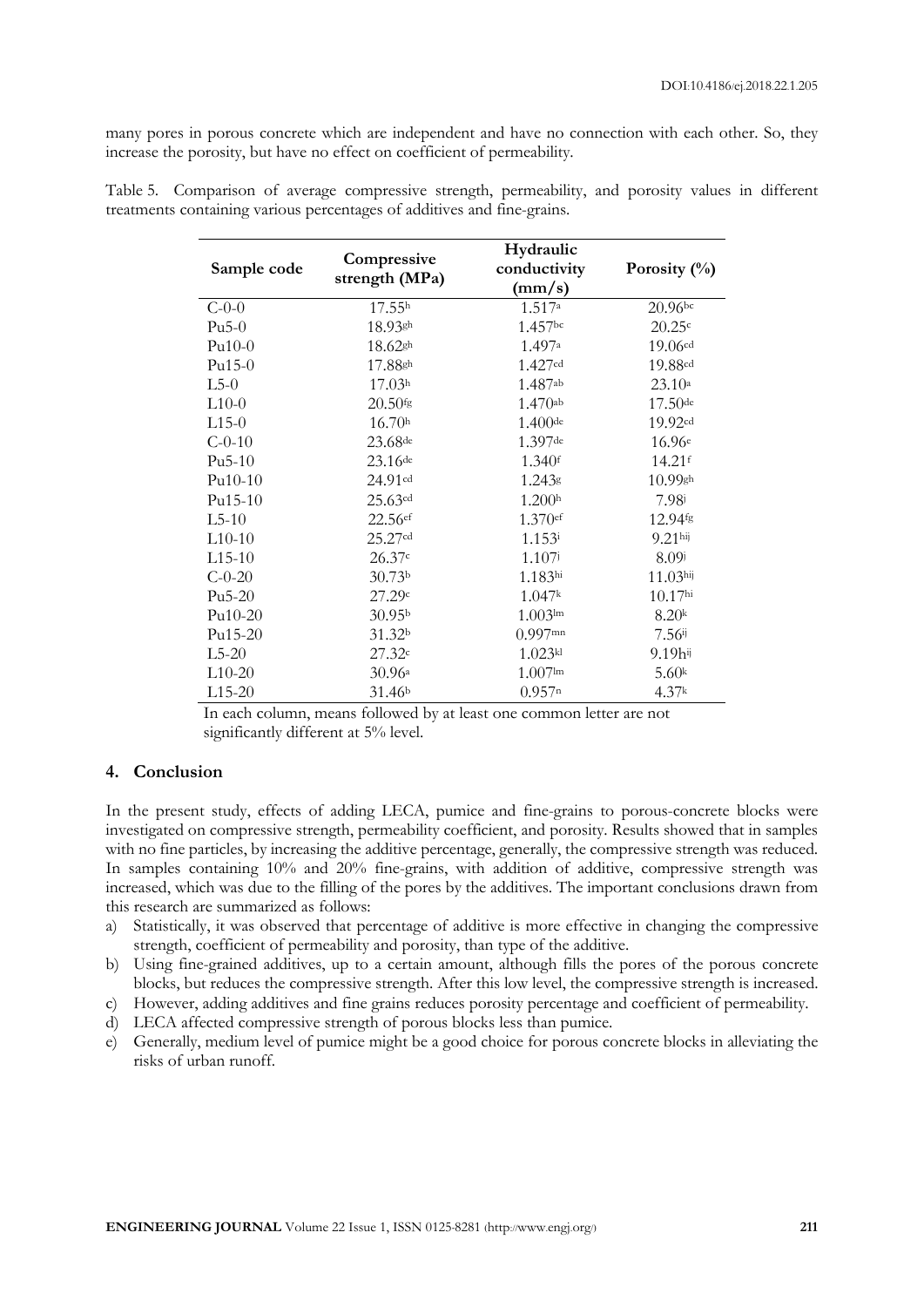|          | Maximum difference with respect to control |               |          |  |  |  |
|----------|--------------------------------------------|---------------|----------|--|--|--|
| Sample   |                                            | sample sample |          |  |  |  |
| Code     | Compressive                                | Hydraulic     | Void     |  |  |  |
|          | strength                                   | conductivity  | content  |  |  |  |
| $C-0$    |                                            |               |          |  |  |  |
| $Pu5-0$  | 7.29                                       | $-3.96$       | 4.94     |  |  |  |
| $Pu10-0$ | 5.74                                       | $-1.32$       | $-9.06$  |  |  |  |
| $Pu15-0$ | 1.85                                       | $-5.93$       | $-5.15$  |  |  |  |
| $L5-0$   | $-2.96$                                    | $-1.97$       | 16.66    |  |  |  |
| $L10-0$  | 14.39                                      | $-3.09$       | $-12.07$ |  |  |  |
| $L15-0$  | $-4.84$                                    | $-7.71$       | $-4.96$  |  |  |  |
| $C-10$   |                                            |               |          |  |  |  |
| $Pu5-10$ | $-2.19$                                    | $-4.08$       | $-16.21$ |  |  |  |
| Pu10-10  | 4.94                                       | $-11.02$      | $-35.2$  |  |  |  |
| Pu15-10  | 7.61                                       | $-14.1$       | $-52.93$ |  |  |  |
| $L5-10$  | $-4.73$                                    | $-1.93$       | $-23.7$  |  |  |  |
| $L10-10$ | 6.29                                       | $-17.47$      | $-45.7$  |  |  |  |
| $L15-10$ | 10.2                                       | $-20.75$      | $-52.3$  |  |  |  |
| $C-20$   |                                            |               |          |  |  |  |
| $Pu5-20$ | $-11.19$                                   | $-11.47$      | $-7.8$   |  |  |  |
| Pu10-20  | 0.71                                       | $-15.21$      | $-25.66$ |  |  |  |
| Pu15-20  | 1.85                                       | $-15.72$      | $-31.46$ |  |  |  |
| $L5-20$  | $-11.1$                                    | $-13.52$      | $-16.68$ |  |  |  |
| $L10-20$ | 0.74                                       | $-14.88$      | $-49.23$ |  |  |  |
| $L15-20$ | 2.32                                       | $-19.1$       | $-60.38$ |  |  |  |

Table 6. Maximum difference of compressive strength, hydraulic conductivity and void content of porous concrete samples with respect to control.

## **Acknowledgement**

The authors would like to thank Semnan University and Research Center for Urban and Rural Planning, Iranian Municipalities and Rural Management Organization for their support of this research.

## **References**

- [1] M. Wanielista, M. Chopra, J. Spence, and C. Ballock, "Hydraulic performance assessment of pervious concrete pavements for stormwater management credit," Final Report, Univ. of Central Florida, Orlando, FL, 2007.
- [2] P. J. Ramadhansyah, M. Y. Mohd Ibrahim, H. Mohd Rosli, M. N. M. Warid, and M. H. Wan Ibrahim, "Porous concrete pavement containing nano-silica: Pre-review," *Adv. Mater. Res.*, vol. 911, pp. 454-458, 2014.
- [3] P. Tennis, "Pervious concrete pavement," Portland Cement Assoc., Skokie, IL, 2004.
- [4] K. Ćosić, L. Korat, V. Ducman, and I. Netinger, "Influence of aggregate type and size on properties of pervious concrete," *Constr. Build. Mater.*, vol. 78, pp. 69-76, 2015.
- [5] ACI Committee 522, "Pervious concrete," ACI 522R-06 Report, 2006.
- [6] P. A. Harrisburg, *The Pennsylvania Handbook of Best Management Practices for Developing Areas*. Pennsylvania Department of Environmental Protection, 1998.
- [7] P. D. Tennis, M. L. Leming, and D. J. Akers, "Pervious concrete pavements," Portland Cement Association, 2004.
- [8] A. L. Welker, J. D. Barbis, and P. A. Jeffers, "A side-by-side comparison of pervious concrete and porous Asphalt," *J. Am. Water Resour. Assoc.*, vol. 48, pp. 809-819, 2012.
- [9] H. Hariyadi and H. Tamai, "Enhancing the performance of porous concrete by utilizing the pumice aggregate," *Proc. Eng.*, vol. 125, pp. 732-738, 2015.